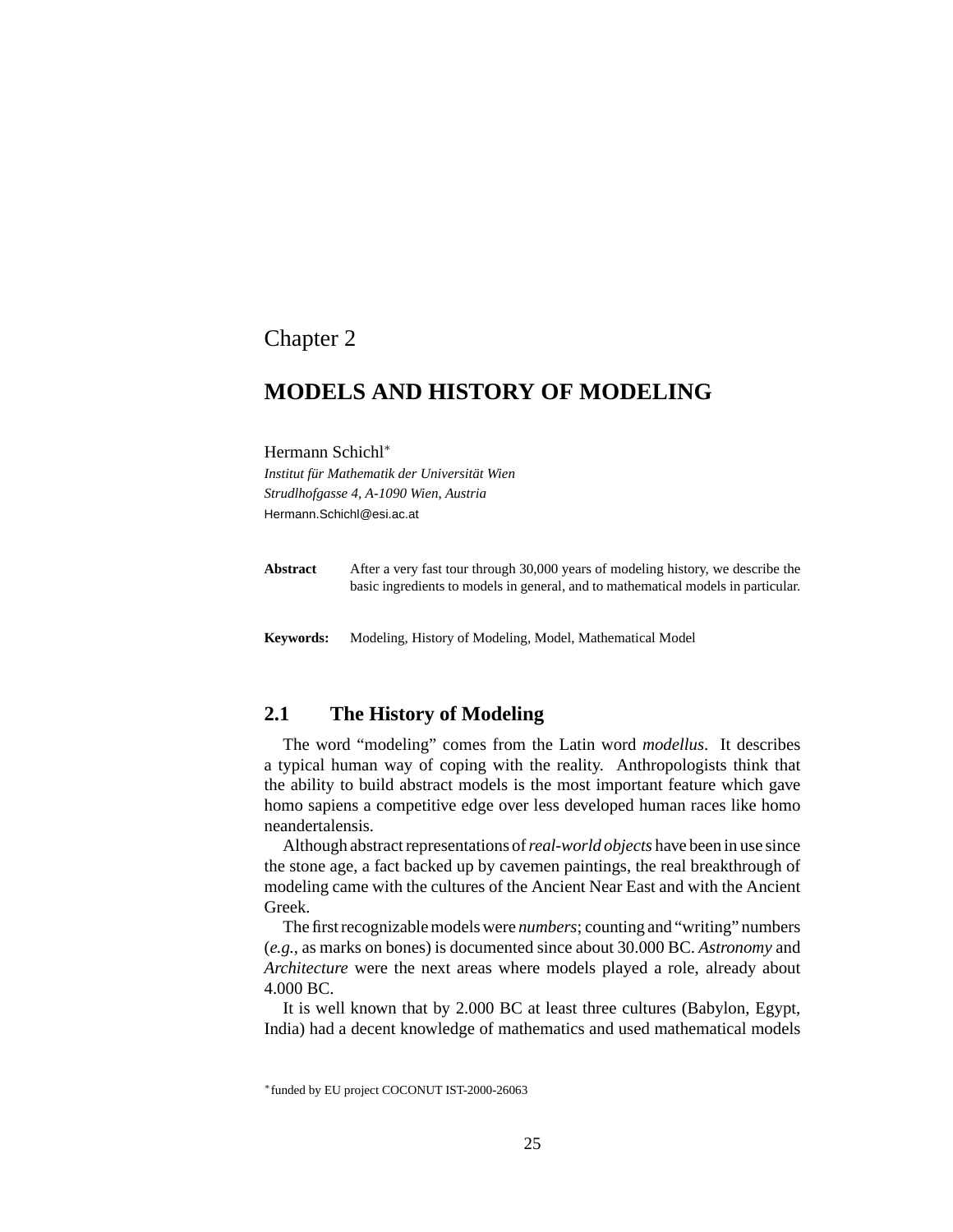to improve their every-day life. Most mathematics was used in an algorithmic way, designed for solving specific problems.

The development of philosophy in the Hellenic Age and its connection to mathematics lead to the deductive method, which gave rise to the first pieces of *mathematical theory*. Starting with *Thales of Miletus* at about 600BC, *geometry* became a useful tool in analyzing reality, and analyzing geometry itself sparked the development of mathematics independently of its application. It is said that Thales brought his knowledge from Egypt, that he predicted the solar eclipse of 585 BC, and that he devised a method for measuring heights by measuring the lengths of shadows. Five theorems from elementary geometry are credited to him:

- 1. A circle is bisected by any diameter.
- 2. The base angles of an isosceles triangle are equal.
- 3. The angles between two intersecting straight lines are equal.
- 4. Two triangles are congruent if they have two angles and one side equal.
- 5. An angle in a semicircle is a right angle.

After Thales set the base, Pythagoras of Samos is said to have been the first pure mathematician, developing among other things the theory of numbers, and most important to initiate the use of *proofs* to gain new results from already known theorems.

Important philosophers like Aristotle, Eudoxos, and many more added lots of pieces, and in the 300 years following Thales, geometry and the rest of mathematics were developed further. The summit was reached by Euclid of Alexandria at about 300 BC when he wrote *The Elements*, a collection of books containing most of the mathematical knowledge available at that time. The Elements held among other the first concise axiomatic description of geometry and a treatise on number theory.

Euclid's books became the means of teaching mathematics for hundreds of years, and around 250 BC Eratosthenes of Cyrene, one of the first "applied mathematicians", used this knowledge to calculate the distances Earth-Sun and Earth-Moon and, best known, the *circumference of the Earth* by a mathematical/geometric model.

A further important step in the development of modern models was taken by Diophantus of Alexandria about 250 AD in his books *Arithmetica*, where he developed the beginnings of *algebra* based on symbolism and the notion of a *variable*.

For *astronomy*, Ptolemy, inspired by Pythagoras'idea to describe the celestial mechanics by circles, developed by 150 AD a mathematical model of the solar system with circles and epicircles to predict the movement of sun, moon, and the planets. The model was so accurate that it was used until the time of Johannes Kepler in 1619, when he finally found a superior, simpler model for planetary motions, that with refinements due to Newton and Einstein is still valid today.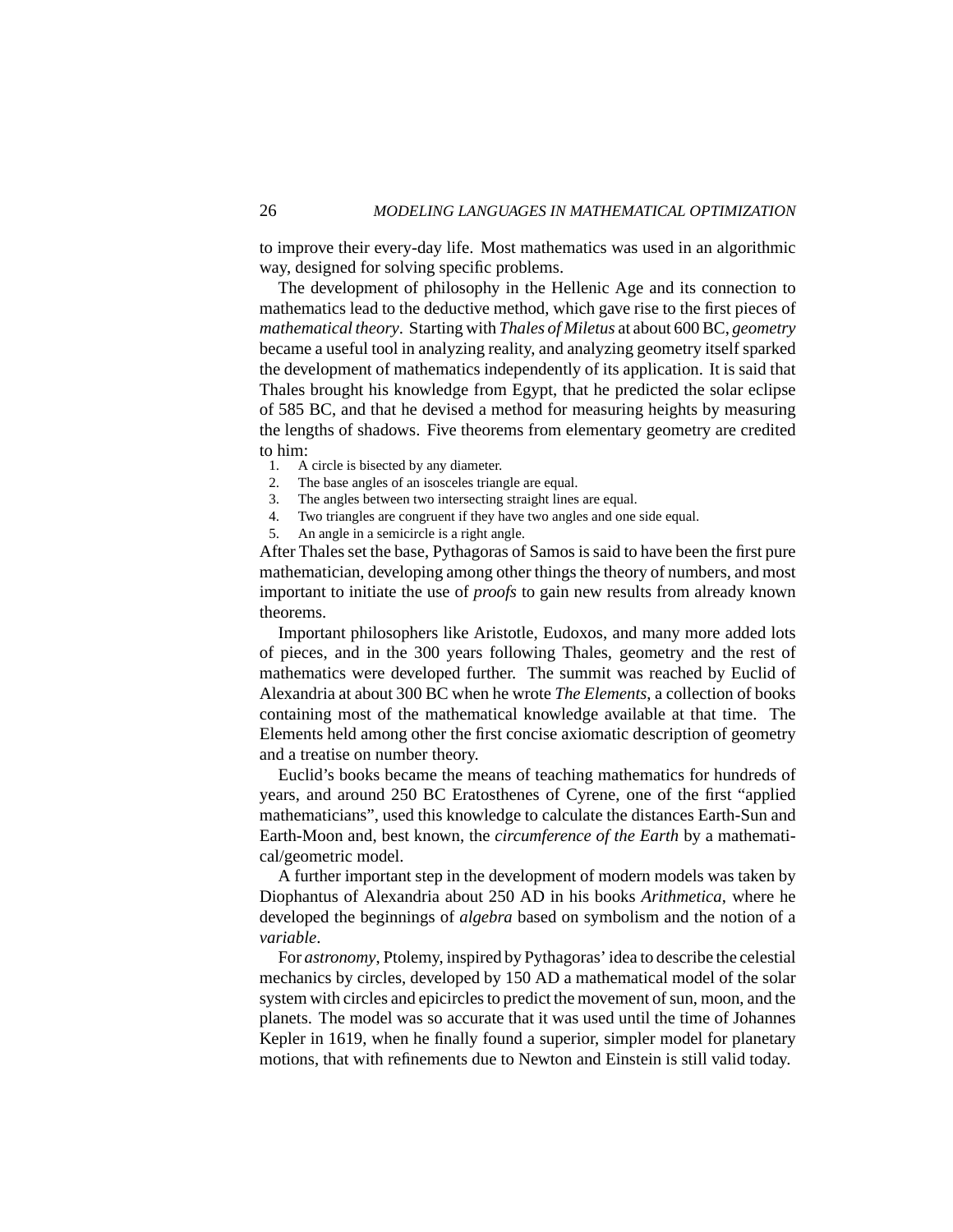#### *Models and the History of Modeling* 27

Building models for real-world problems, especially mathematical models, is so important for human development that similar methods were developed independently in China, India, and the Islamic countries like Persia.

One of the most famous Arabian mathematiciansis Abu Abd-Allah ibn Musa Al-Hwārizmī (late 8th century). His name, still preserved in the modern word ¯ *algorithm*, and hisfamous books *de numero Indorum* (about the Indian numbers — today called arabic numbers) and Al-kitab al-muhtaṣar fi ḥisāb al-ǧabr wa'l*muqabala* (a concise book about the procedures of calculation by adding and balancing) contain many mathematical models and problem solving algorithms (actually the two were treated as the same) for real-life applications in the areas commerce, legacy, surveying, and irrigation. The term algebra, by the way, was taken from the title of his second book.

In the Occident it took until the 11th century to develop mathematics and mathematical models, in the beginning especially for surveying.

The probably first great western mathematician after the decline of Greek mathematics was *Fibonacci, Leonardo da Pisa* (ca. 1170–ca. 1240). As a son of a merchant, Fibonacci undertook many commercial trips to the the Orient, and in that time he got familiar with the Oriental knowledge about mathematics. He used the algebraic methods recorded in Al-Hwārizmī's books to improve his success as a merchant, because he realized the gigantic practical advantage of the Indian numbers over the Roman numbers which were still in use in western and central Europe at that time. His highly influential book *Liber Abaci*, first issued in 1202, began with a presentation of the ten "Indian figures" (0, 1, 2, ..., 9), as he called them. This date was especially important because it finally brought the number *zero* to Europe, an abstract model of *nothing*. The book itself was written to be an algebra manual for commercial use, and explained in detail the arithmetical rules using numerical examples which were derived, *e.g.*, from measure and currency conversion.

Artists like the painter Giotto (1267–1336) and the Renaissance architect and sculptor Filippo Brunelleschi (1377–1446) started a new development of geometric principles, *e.g.* perspective. In that time, *visual models* were used as well as mathematical ones (*e.g.*, for Anatomy).

In the later centuries more and more mathematical principles were detected, and the complexity of the models increased. It is important to note that despite the achievements of Diophant and Al-Hwarizmi the systematic use of variables was really invented by Vietá (1540–1603). In spite of that it took another 300 years until Cantor and Russell that the true role of variables in the formulation of mathematical theory was fully understood. *Physics* and the description of Nature's principles became the major driving force in modeling and the development of the mathematical theory. Later *economics* joined in, and now an ever increasing number of applications demand models and their analysis.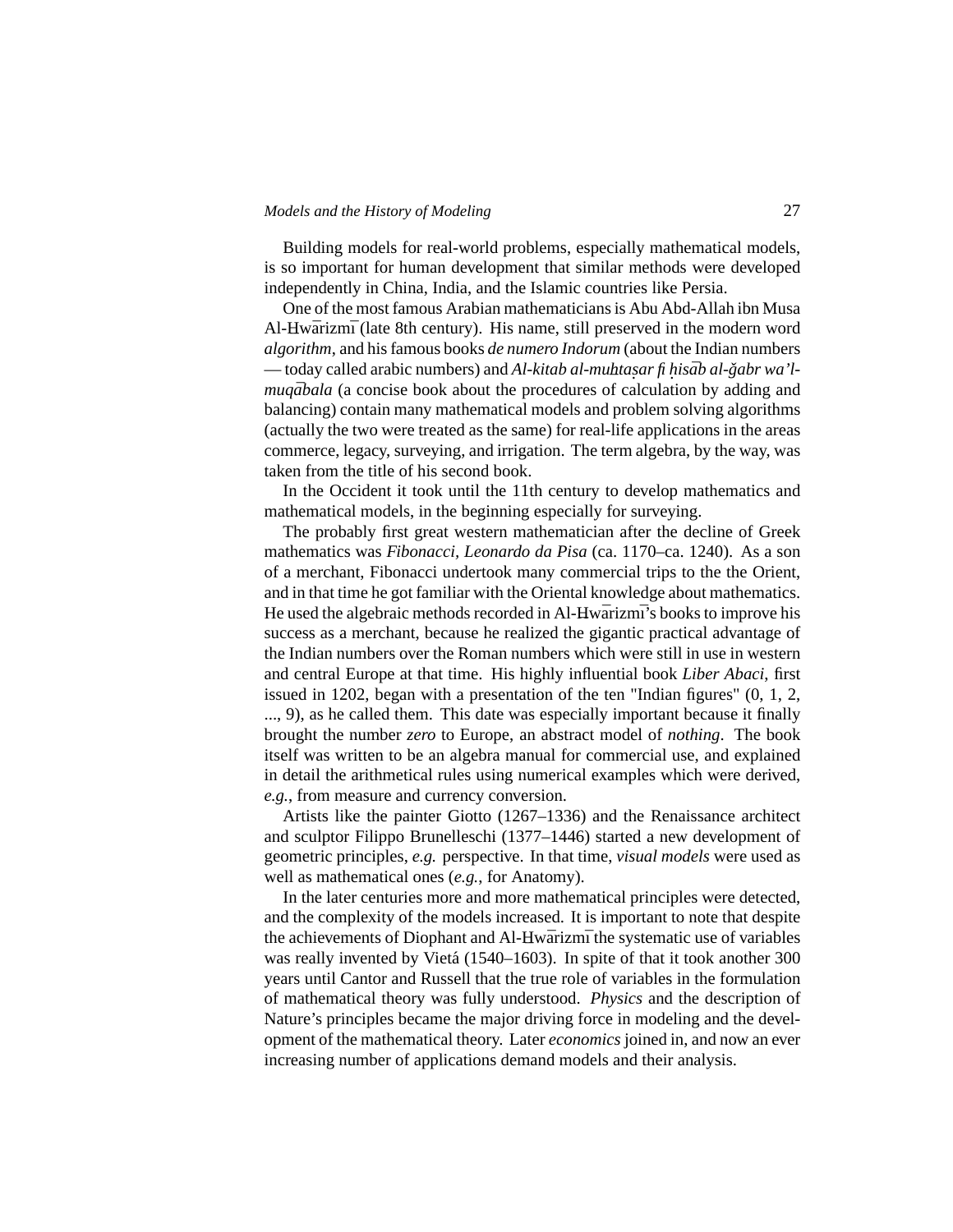In the next section we will take a closer look at models, their function and their most prominent characteristics. Further information on mathematical history can, *e.g.*, be found in [81].

### **2.2 Models**

As a basic principle we may say:

A *model* is a *simplified version* of something that is real.

The traits of the model can vary according to its use. They can vary in their *level of formality*, *explicitness*, *richness in detail*, and *relevance*. The characteristics depend on the basic function of the model and the *modeling goal*.

In building models, everything starts with the *real-world object* we are considering. In a *model* real-world objects are replaced by other, simpler objects, usually carrying the same names. The *knowledge* we possess about the realworld is*structured* by the model, and everything is*reduced* to those phenomena and aspects which are considered important. Of course, a model can only describe a part of the real-world phenomenon, and hence its usefulness is restricted to its *scope of application*.

Models can have many different functions.

**Explain Phenomena.** Most of the theories developed in physics belong to this category: Newton's mechanics, thermodynamics, Einstein's theory of relativity, quantum mechanics, the Standard Model of particle physics, and many more.

There is not only physics, however. The aggregate demand-price adjustment (AD-PA) model, the aggregate demand-inflation adjustment (AD-IA) model, or the Hicks-Hansen IS/LM Model are three examples of economic models describing macroeconomical equilibria.

Avalanche researchers build models based on statistical and phenomenological data to describe the state of snow on alpine slopes.

Biologists use predator-prey models or epidemiological models to investigate the relationship between various life-forms.

**Make Predictions.** After the models are built which explain the phenomena, these models can be used as a further step to make predictions about the future development of a real-world phenomenon.

The avalanche researchers, for example, take their state data and the topographical information of the slopesto make predictions on the probability that avalanches are triggered, on their likely strenghts and their presumed places.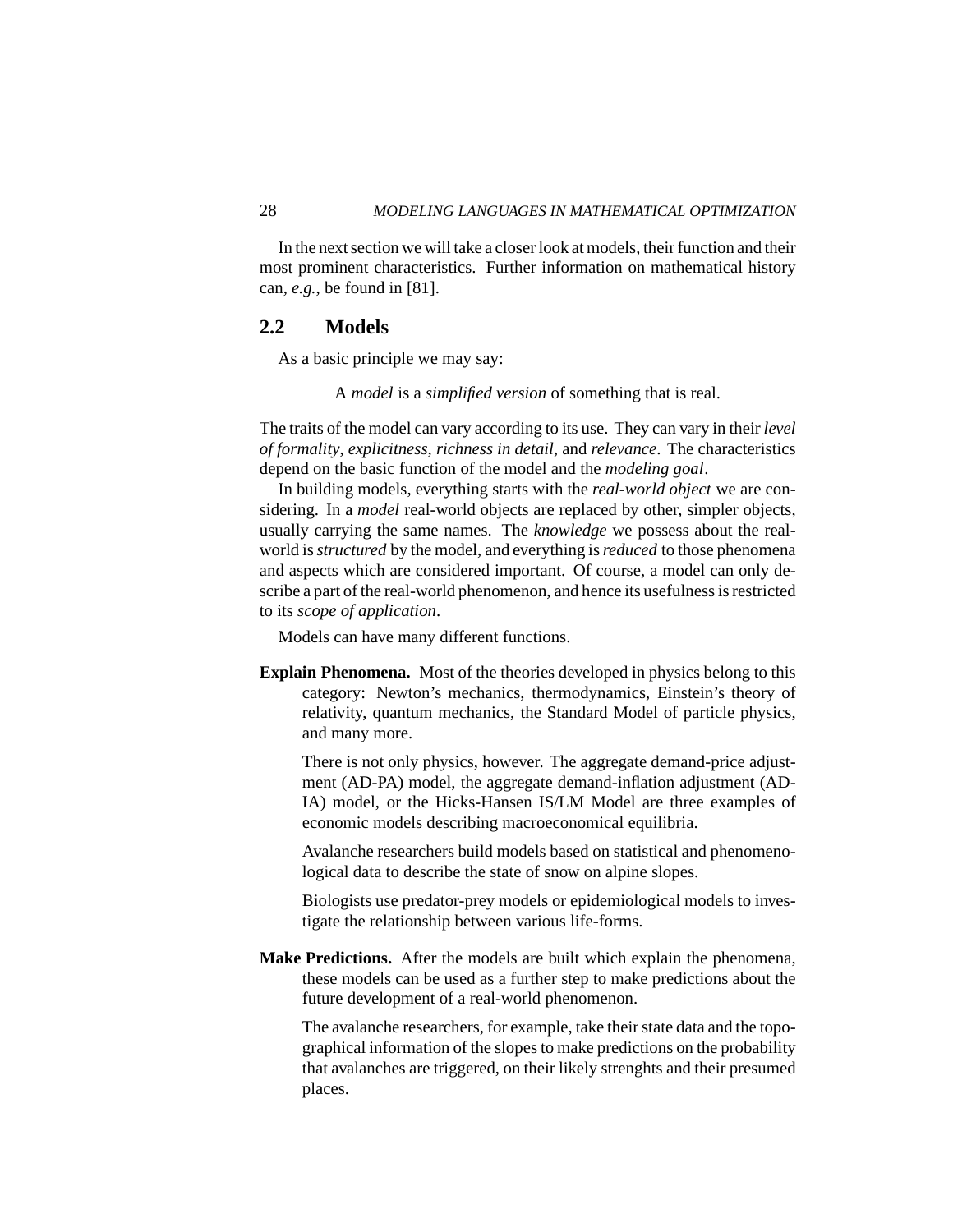Aerodynamical models make *e.g.*, predictions about the maneuverability of a constructed airplane.

Climatic models are used to forecast the effects of the increased amount of greenhouse gases in the atmosphere.

**Decision Making.** A car driver uses a model of his surroundings and the typical traffic on the streets to decide which route to take. Of course, this model of the real world, reduced to streets and average traffic, is in no way a formal mathematical one. It is based on experience and rather vague, if it can be expressed in words at all.

A more formal model for decision making is the design problem for a chemical plant with hundreds of decision variables and thousands of additional variables and constraints, written as mathematical equations and inequalities. They represent space, capacity, cost limitations, and chemical principles like conservation of mass.

- **Communication.** Another important aspect of models is that they can be used to communicate knowledge. If a person  $A$  wants to visit person  $B$ , he might ask for the way to drive.  $B$  will sketch the correct route on a sheet of paper with a few lines and some additional marks and text, like "here at the corner is a yellow house with small garden". This sheet of paper is a visual model for the surroundings of  $B$ 's house; its purpose is to communicate a subset of B's knowledge about his city to A.
- **Others.** The detailed check-lists for airplane maintenance are (extremely detailed and explicit ones) models as well, as are the collections of formal norms (ANSI, DIN, EU Norm,. . .) used to regulate public life in modern countries.

#### **2.3 Mathematical Models**

The models of interest for us are mathematical models. Here, the real world object is represented by mathematical objects in a *formalized mathematical language*.

The advantage of mathematical models is that they can be analyzed in a precise way by means of *mathematical theory* and *algorithms*.

As we have seen in Section 2.1, mathematical models have been used long ago, and many problems have been formulated mathematically since hundreds of years. However, the sheer amount of computational work needed for solving the models restricted their use to qualitative analysis and to very small and simple instances.

The development of algorithms like the Runge-Kutta method or the Fast Fourier Transform made complex models accessible to computers. In the be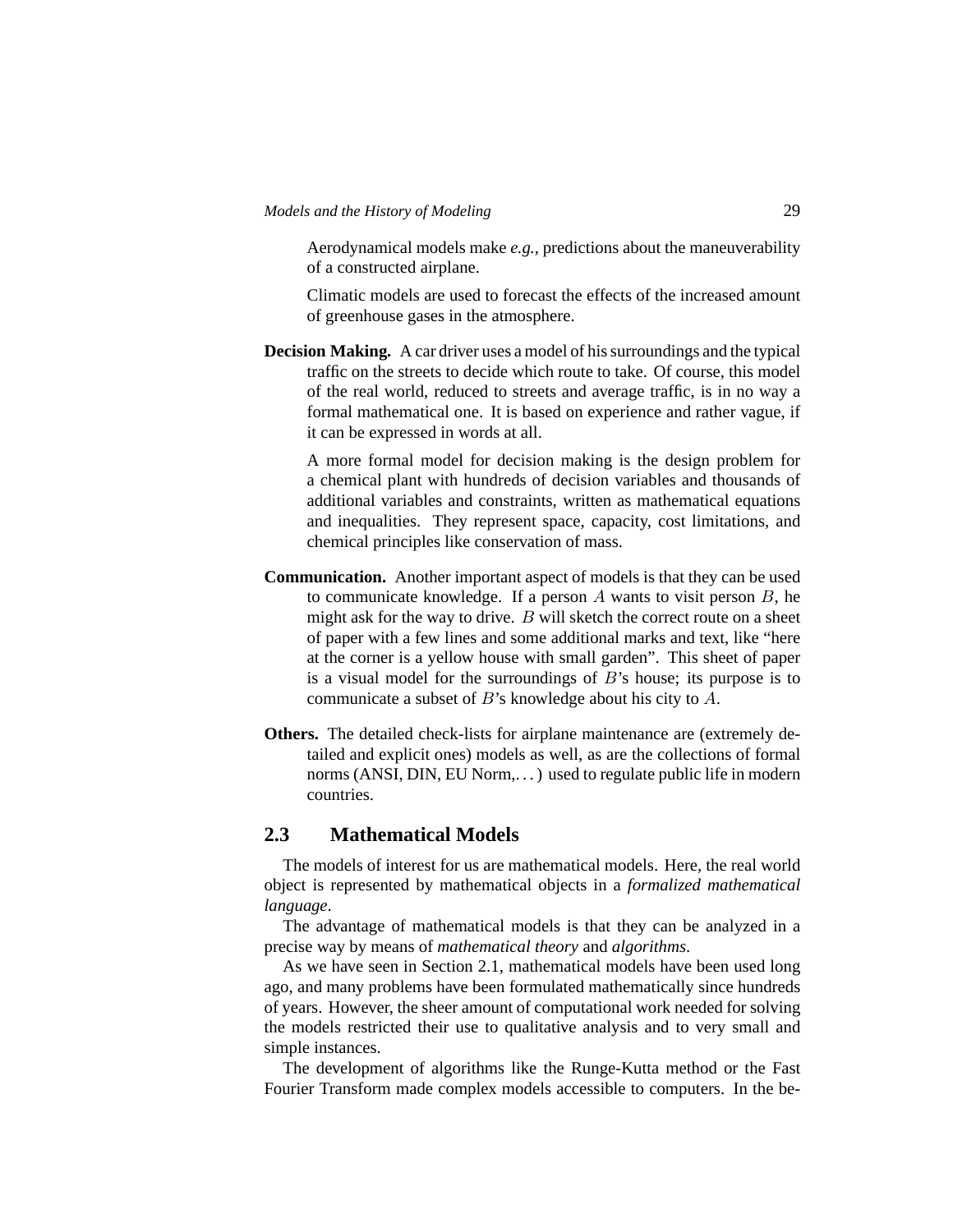ginning of the twentieth century human workers (most of the time low paid women) were used as "computers", and the problem size was still very limited.

As ENIAC was started in 1945, models of previously unknown size became tractable. It was possible for the first time to use mathematical modeling for *solving* practical problems of significant size.

The improvements in computer technology in the years since and the enormous gain in storage capacity and speed have made mathematical modeling increasingly attractive for military and industry, and a special class of problems, *optimization problems*, became very important.

The success in solving real world problems increased the demand for better and more complex models, and the modeling process itself was investigated. There are now several books on modeling, *e.g.*, [228] and [123], and branches of mathematics completely devoted to solving practical problems and developing theory and algorithms for working on models, like operations research. See also [103] for a short treatise of this theme.

The structure of the models has changed throughout history, asthe mathematical community gained increasing insight into the foundations of mathematics and formal logic. The introduction of variables, function spaces, and of all the mathematical structural theory has made mathematical models increasingly formal.

To date a mathematical model consists of *concepts* like

- **variables:** These represent *unknown* or changing parts of the model, *e.g.*, whether to take a decision or not (decision variable), how much of a given product is being produced, the thickness of a beam in the design of a ceiling, an unknown function in a partial differential equation, an unknown operatorin some equation in infinite dimensional spaces as they are used in the formulation of quantum field theory, etc.
- **relations:** Different parts of the model are not independent of each other, but connected by relations usually written down as *equations* or *inequalities*. *E.g.*, the amount of a product manufactured has influence on the number of trucks needed to transport it, and the size of the trucks has an influence on the maximal dimensions of individual pieces of the product.
- **data:** All numbers needed for specifying instances of the model. E.g. the maximal forces on a building, the prices of the products, and the costs of the resources.

### **2.4 The Modeling Process**

As every textbook on modeling describes, the process of building a model from a real-world problem is a tedious task. It often involves many iterations in a cycle like in Fig. 2.4.1.

This is the traditional description of the modeling process, however as we will see in Chapter 3, the various stages of the *modeling cycle* appear interconnected, demanding even more interaction between the subtasks.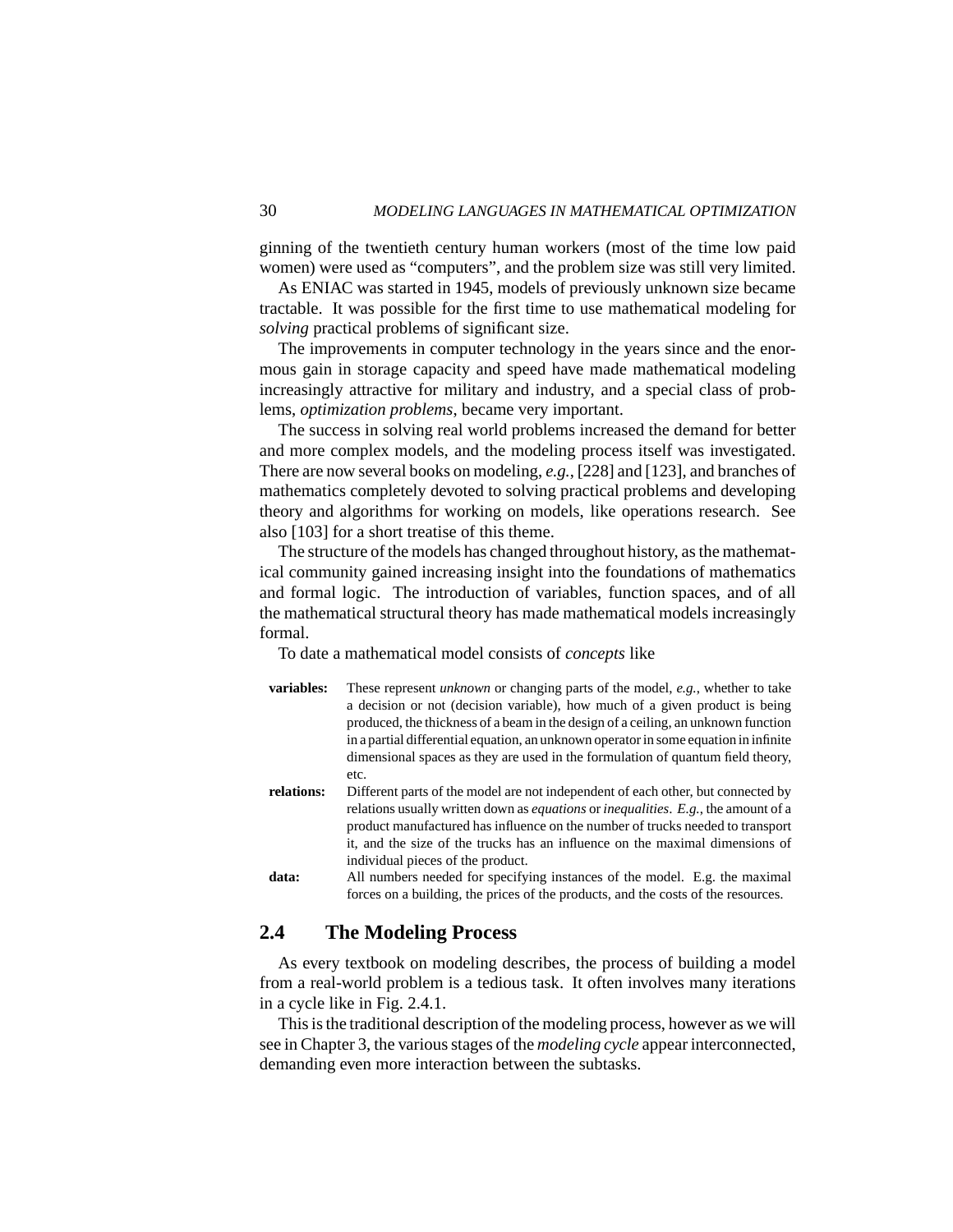

*Figure 2.4.1.* Modeling cycle

Several of these modeling steps require the help of the end user. For complex models, it is widely accepted that computers are needed in the *compute solution* process. For huge data sets or data which has to be retrieved from different sources, computer support for the *collect data* step is accepted, as well.

In this section we won't go into the details of the modeling process itself. This is done in the next chapter. We will rather focus on two aspects which have a strong influence on the structure of the model itself.

Until the first third of the twentieth century most of the mathematical models were used to describe phenomena and to make qualitative statements about the real world problems described. Since then the situation has changed dramatically. The tremendous increase in computing power has shifted the interest in mathematical models more and more from problem *description* towards problem *solving*.

This has an important consequence for mathematical modeling itself and for the structure of the models: If the most important conclusions which can be drawn from a model are qualitative statements, which are derived by analytic means using a lot of mathematical theory, it is important to formulate the model in a very concise way, especially tailored to the analytical methods available. In contrast to that, the urge for numerical solutions in the last decades, made it necessary to change the model structure, to adapt it to the solution algorithms available. Section 2.4.1 will focus on the impact solution methods have on the structure of the model. The adaption of the model and the connection with a computer based solution method made it further necessary to make the model machine accessible. This will be discussed in Section 2.4.2.

### **2.4.1 The Importance of Good Modeling Practice**

Most important for the applicability of a model in real-life situations is, whether it can be used to solve problems of industry-relevant sizes. Whether this is possible greatly depends on the solution time of the algorithm. Although modern algorithms have made a bigger number of model classes solvable, it still makes a difference which model formulation is chosen, especially if solu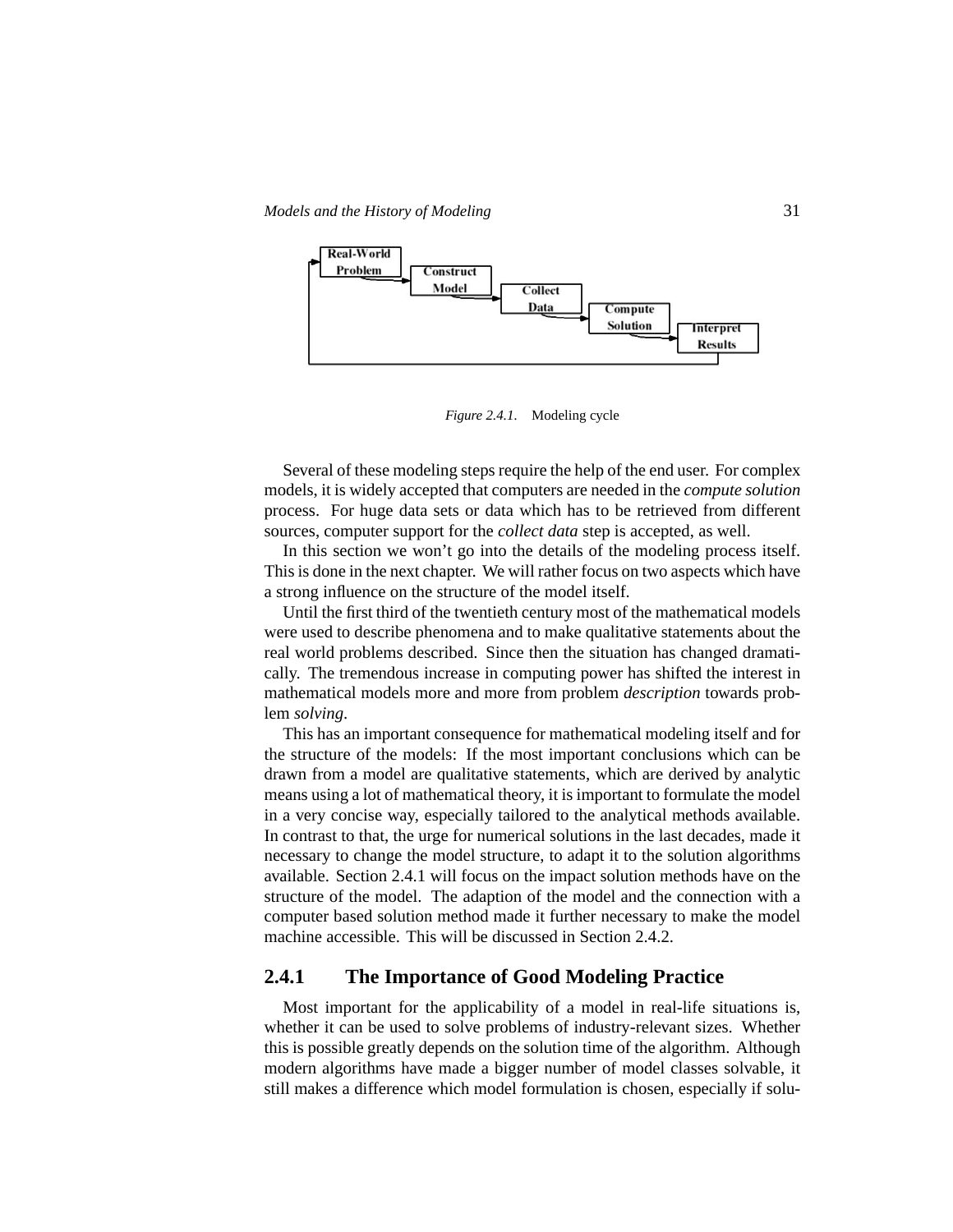tion time is considered, even if several mathematically equivalent formulations are compared. Choosing the "right" *structure* is a matter of experience and distinguishes good from bad modellers.

When we consider MIP or nonlinear problems, the solution time can often be reduced significantly by appropriate modeling. This is important since in contrast to ordinary LPs, effective solution of MIP or nonlinear problems depends critically upon good model formulation, the use of high level branching constructs, control of the Branch-and-Bound strategy, scaling and the availability of good initial values. The solution times can be greatly influenced by observing a few rules which distinguish "bad" from "good" modeling.

Good formulationsin MIP models are those whose LP relaxation is as close as possible to the MILP relaxation, or, to be precise, those whose LP relaxation has a feasible region which is close to the *convex hull*, that isthe smallest polyhedron including all feasible MILP points. In practice, this means, for example, that upper bounds should be as small as possible. If  $\alpha_1$  and  $\alpha_2$  denote integer variables, the inequality  $\alpha_1 + \alpha_2 \leq 3.7$  can be bound-tightened to  $\alpha_1 + \alpha_2 \leq 3.7$ Another example: Expressions containing products of  $k$  binary variables can be transformed to MILP models according to

$$
\left\{\delta_p = \prod_{i=1}^k \delta_i\right\} \Longleftrightarrow \left\{\begin{array}{c}\delta_p \leq \delta_i, \ i = 1, ..., k \quad ;\\ \sum_{i=1}^k \delta_i - \delta_p \leq k - 1 \quad ; \quad \delta_i \in \{0, 1\}\end{array}\right\}.
$$
\n(2.4.1)

However, the formulation  $(2.4.1)$  is superior to the alternative, and algebraically equivalent set of only two inequalities

$$
\left\{\delta_p = \prod_{i=1}^k \delta_i\right\} \Longleftrightarrow \left\{\begin{array}{c} k\delta_p \le \sum_{i=1}^k \delta_i ;\\ \frac{1}{k} \sum_{i=1}^k \delta_i - \left(k - \sum_{i=1}^k \delta_i\right) \le \delta_p \end{array}\right\} \tag{2.4.2}
$$

because the  $k + 2$  inequalities in (2.4.1) couple  $\delta_p$  and the individual variables  $\delta_i$  directly.

In many models, in addition, it might be possible, to derive *special cuts*, *i.e.*, *valid inequalities* cutting off parts of the LP relaxation's feasible set but leaving the convex hull unchanged. If we detect inequalities of the form  $x + A\alpha \geq B$ with constants A and B, and variables  $x \in \mathbb{R}$  and  $\alpha \in \mathbb{N}$  in our model, we can enhance and tighten our model by the cuts

$$
x \ge [B - (C - 1)A] (C - \alpha)
$$
,  $C := \left[\frac{B}{A}\right] = ceil\left(\frac{B}{A}\right)$ , (2.4.3)

where C denotes the rounded-up value of the ratio  $B/A$ . If a semi-continuous variable  $\sigma$ , *e.g.*,  $\sigma = 0$  or  $\sigma \ge 1$ , occurs in the inequality  $x + A\sigma \ge B$  it can be shown that  $\frac{x}{B} + \sigma \ge 1$  is a valid inequality tightening the formulation.

All these examples show that the quality of the model greatly depends on the care the modeler takes when designing its structure.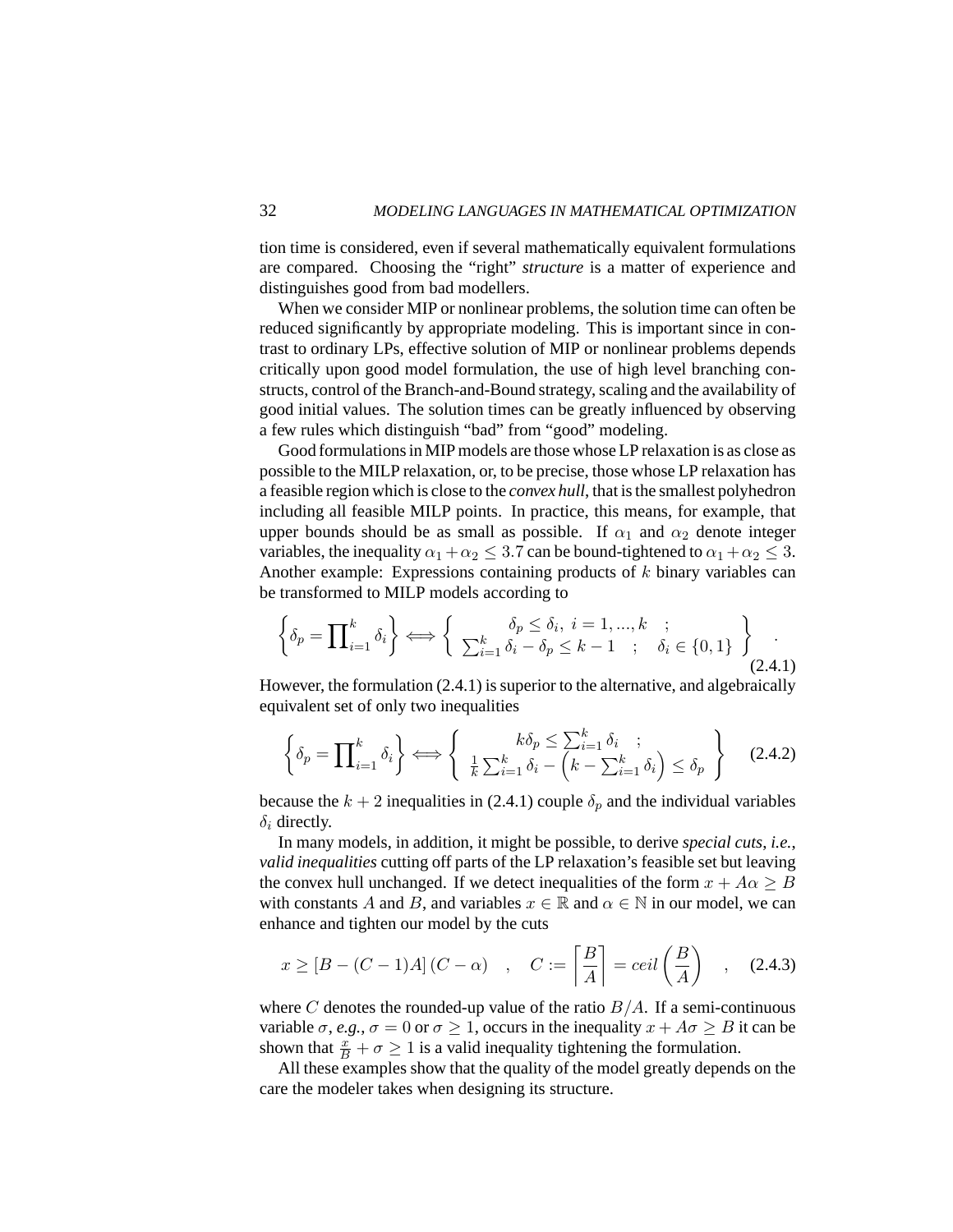#### *Models and the History of Modeling* 33

*Preprocessing* can also improve the model formulation. Preprocessing methods introduce model changes to speed up the algorithm. They apply to both continuous and MIP problems but they are much more important for MIP problems. Some common preprocessing methods are: *presolve* (logical tests on constraints and variables, bound tightening), *disaggregation of constraints*, *coefficient reduction*, and *clique and cover detection* (see [126] and references therein). However, it is important that preprocessing is used carefully, because for some classes of problems, especially if rigorous computing is needed (*e.g.*, global optimization, see Section 4.2), the roundoff errors introduced by certain preprocessing techniques effectively change the model.

In models of industrial relevance, the number of variables and constraints which can be solved effectively usually makes the difference between success and failure of a model.

For very large problems, a second difficulty "lurks behind the corner". Somebody has to put together all relevant variables, constraints, and the data, without making errors. If the model is designed once, then fixed, and only the data changes, this can be done by normal database tools. However, if the model itself changes from problem instance to problem instance the overall structure of the model has to be clearly arranged.

For example, optimization problems coming from resource optimization [207] tend to be very large and highly structured. However, from application to application neither the variables nor the constraints are fixed, not even parametrizable. In spite of that, all constraints can be generated from building blocks, and the data can be retrieved from databases.

There is a hierarchical system of models of increasing complexity and increasing non-linearity. Constraints for different resources are similar in structure but not identical, so they cannot be modeled by using loops or simple indexing.

Complicated resource optimization problems can have several 100,000 variables. A typical problem looks like in Figure  $\mathbf{?}$ ?. There the  $s_i$  describe the resource streams needed for the amount  $p$  of end-product. Depending on the complexity of the materials these are linear or non-linear mixed integer problems. Most constraints can be constructed by general principles like resource conservation. The other constraints depend on the resources needed, their impact on the environment, and all this information could be retrieved from a database.

For this type of problem, a modeling system would be most convenient, in which large models can be constructed from smaller building blocks, and it is important that the modeler keeps the structure in the model description. Otherwise, the model will not be applicable for more than a few simple (and in practice irrelevant) examples.

Good modeling practice ([228], [126]) takes advantages from good use of structuring, presolve, scaling, and branching choice. Modeling appears more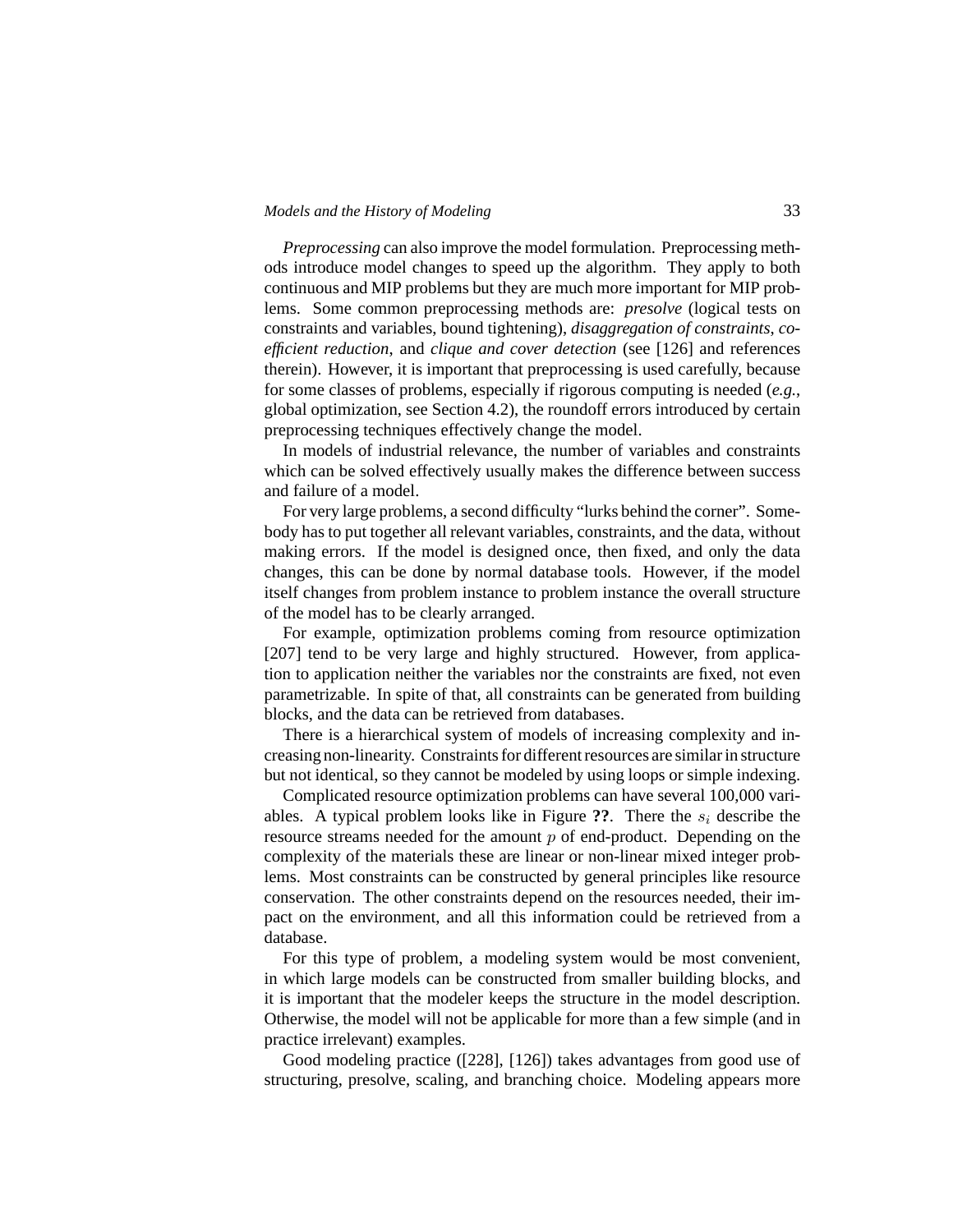```
min B(z_1,\ldots,z_q)=\sum\sum_{i\in I}b_i(s_i,z_1,\ldots,z_q)s.t. s_i = f_i(p) \quad \forall i \in I_0 \subseteq Is_i = S_i(p, z_1, \ldots, z_q) \quad \forall i \in I_ps_i \leq 0 \quad \forall i \in I_{\text{in}} \subseteq I \setminus (I_0 \cup I_p)s_i \geq -M_i y_{n_i} \forall i \in I_{\text{in}} \cap I_ds_i \geq 0 \quad \forall i \in I_{\text{out}} \subseteq I \setminus (I_0 \cup I_p)s_i \leq M_i y_{n_i} \quad \forall i \in I_{\text{out}} \cap I_dg_j(p, s_{j_1}, \ldots, s_{j_n}) \leq 0 \quad \forall j \in J_u, j_1, \ldots, j_n \in Ih_k(p, s_{k_1}, \ldots, s_{k_m}) = 0 \quad \forall k \in J_g, \ k_1, \ldots, k_n \in IG_j(z_1,\ldots,z_q)\leq 0 \quad \forall j\in J_u^zH_k(z_1,\ldots,z_q)=0 \quad \forall k \in J_g^z\sum_{i=1}^{m}\sum_{i=1} y_{n_i} \leq e_r \quad \forall r \in Rp, s_i, z_j \in \mathbb{R} (or Z) \forall i \in I, j = 1, \dots, qy_n \in \{0,1\} \quad \forall n \in E.
```
*Figure 2.4.2.* A typical model for resource optimization

as an art rather than a science. Experience clearly dominates. Remodeling and reformulations of problems (see, for instance, Section 10.4 in [126]) can significantly reduce the running time and factors like the *integrality gap*, *i.e.*, in a maximization problem the difference between the LP-relaxation and the best integer feasible point found. This task is still largely the responsibility of the modeler, although work has been done on automatically reformulating mixed zero-one problems [221]. For nonlinear problems this is much more difficult, though.

Especially, in nonlinear problems it is essential that the mathematical structure of the problem can be exploited fully. This is even more true if rigorous computing is involved. It is important that good initial values are made available by, for instance, exploiting homotopy techniques, or that good estimates for constraint propagation are provided by proper use of interval analytical techniques (see *e.g.*[128]).

## **2.4.2 Making Mathematical Models Accessible for Computers**

As stated before, there is a second important consequence from computer assisted model solving. Somebody has to translate the model into a form accessible by the computer.

If we consider again the simple modeling cycle in Figure 2.4.1, we note that no step involving a computer is contained in this coarse grained view. In reality,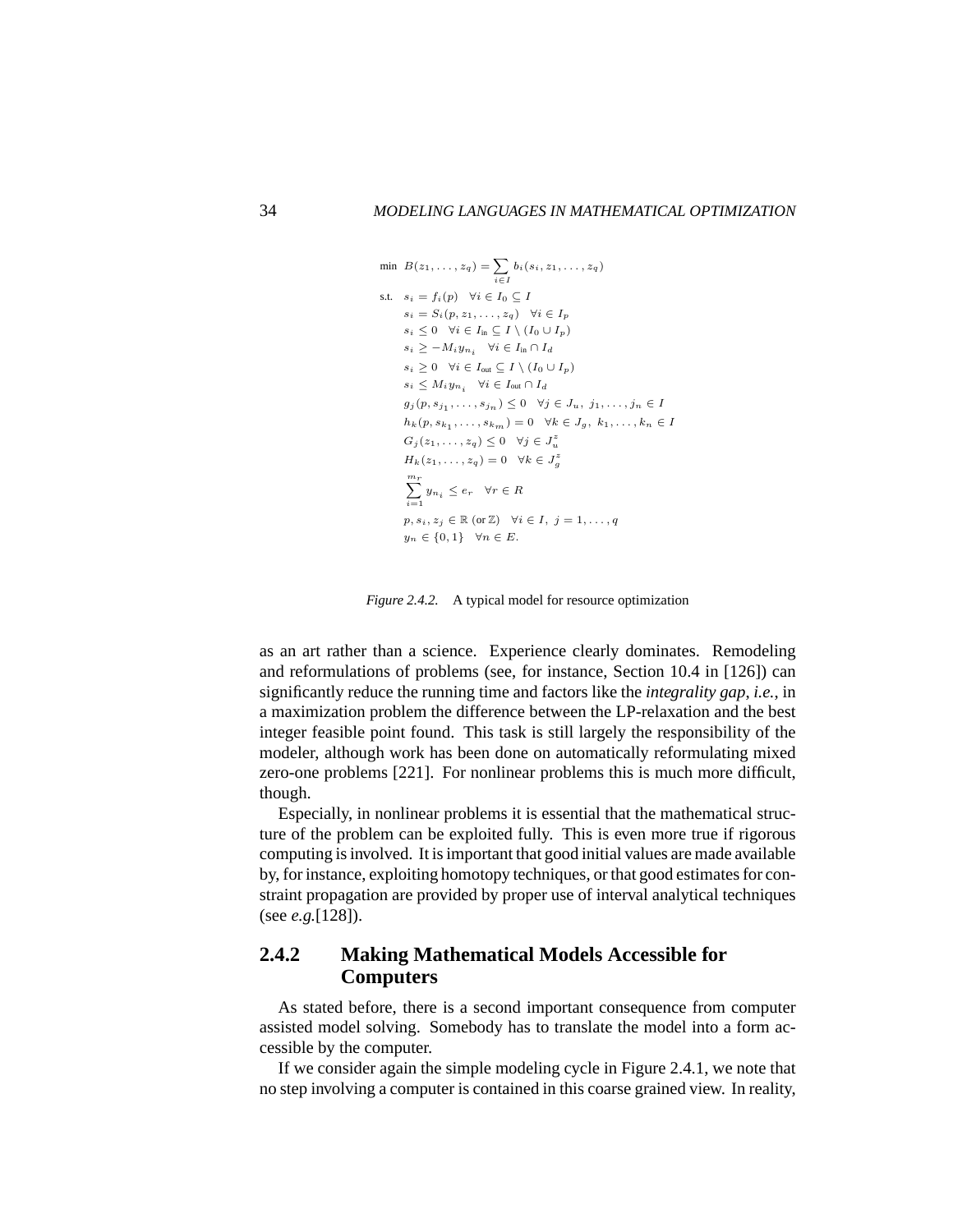

*Figure 2.4.3.* Detailed modeling cycle

the modeling process contains many more steps than described there. So let us consider the revised and more detailed model of the modeling process depicted in Fig. 2.4.3.

We observe that some of the additional steps in model building and solving involve translations from one format to another (*translate model to solver input format*, *translate data to solver input format*, *write status report*). These tasks are full of routine work and error prone. Furthermore, since during the various cycles sometimes the solution algorithm, and hence the solver, is changed, these "rewriting" steps have to be performed again and again.

A special case is the task *construct derived data*. Many solution algorithms need data which is a priori not part of the model, but which is also not provided by the solver. E.g. *gradients* of all functions involved are usually needed for an efficient local optimization algorithm. This not only involves routine but also mathematical work and additional translation steps.

As we have seen in Section 1.3 about the history of modeling languages, in the beginning all these translation steps were performed by hand and ended in the writing of *programs*, which would represent the mathematical model in an algorithmic way, almost like in Babylonian mathematics everything was described by means of algorithms. Data was stored in hand-written files. This method was very inflexible, error prone, and not re-usable. Maintenance of the models was close to impossible, and the models were not very scalable. This made the modeling process very expensive. In addition, a lot of expert knowledge in mathematics, modeling, and software engineering was necessary for building applicable models.